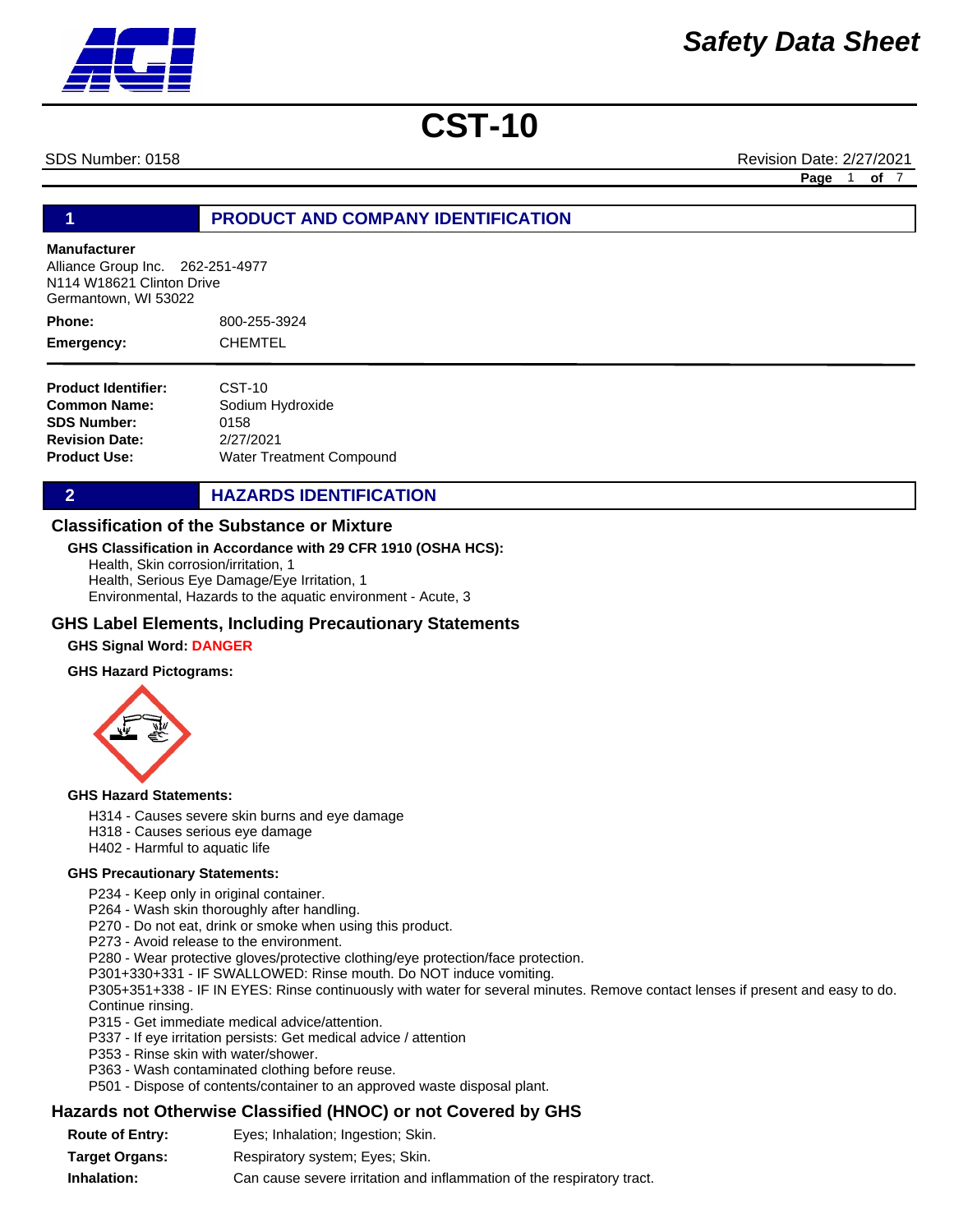

# SDS Number: 0158 **SDS Number: 0158** Revision Date: 2/27/2021

|                      |                                                       | Page | of 7 |  |
|----------------------|-------------------------------------------------------|------|------|--|
| <b>Skin Contact:</b> | May cause irritation, tearing and redness.            |      |      |  |
|                      |                                                       |      |      |  |
| <b>Eve Contact:</b>  | May cause irritation. May cause permanent eye damage. |      |      |  |
| Ingestion:           | Aspiration hazard: Harmful or fatal if swallowed.     |      |      |  |

**HMIS III:** Health = 3(Chronic), Fire = 0, Physical Hazard = 1

| HMIS                   |   |
|------------------------|---|
| <b>HEALTH</b>          | 3 |
| <b>FLAMMABILITY</b>    | ŋ |
| <b>PHYSICAL HAZARD</b> |   |
| PERSONAL PROTECTION    |   |

# **3 COMPOSITION/INFORMATION OF INGREDIENTS**

Substance/Mixture: Mixture

| CAS#            | $\%$    | Chemical Ingredients:<br>Chemical Name: |  |
|-----------------|---------|-----------------------------------------|--|
| $7632 - 00 - 0$ | $<15\%$ | Sodium nitrite                          |  |
| $1330 - 43 - 4$ | $<15\%$ | Sodium Tetraborate                      |  |
| $1310 - 73 - 2$ | $<5\%$  | Sodium hydroxide                        |  |

|                      | <b>FIRST AID MEASURES</b>                                                                                                                                                                                                                                                                      |
|----------------------|------------------------------------------------------------------------------------------------------------------------------------------------------------------------------------------------------------------------------------------------------------------------------------------------|
| Inhalation:          | If symptoms develop, move victim to fresh air. Give oxygen or artificial respiration if needed. GET IMMEDIATE<br><b>MEDICAL ATTENTION.</b>                                                                                                                                                     |
| <b>Skin Contact:</b> | Promptly flush skin with water for 15 minutes. Remove contaminated clothing immediately. Get immediate medical<br>attention. Do not reuse clothing and shoes until cleaned. Discard leather articles such as shoes and belt. Do not apply<br>oils and ointments unless ordered by a physician. |
| <b>Eye Contact:</b>  | Immediately flush eyes with large amounts of water for at least 15 minutes, lifting eyelids occasionally to facilitate<br>irrigation. Get immediate medical attention.                                                                                                                         |
| Ingestion:           | Drink large quantities of water. Do NOT induce vomiting. Seek immediate medical attention. If unconscious, take to a<br>hospital or physician. Never induce vomiting or give anything by mouth to an unconscious victim. For spontaneous<br>vomiting, keep head below hips.                    |
|                      |                                                                                                                                                                                                                                                                                                |

# **5 FIRE FIGHTING MEASURES**

| <b>Flammability:</b>       | Not flammable or combustible. |
|----------------------------|-------------------------------|
| <b>Flash Point:</b>        | No data available.            |
| <b>Flash Point Method:</b> | No data available.            |
| <b>Burning Rate:</b>       | No data available.            |
| <b>Autoignition Temp:</b>  | No data available.            |
| LEL:                       | No data available.            |
| UEL:                       | No data available.            |
| Fire Fighting Methods      |                               |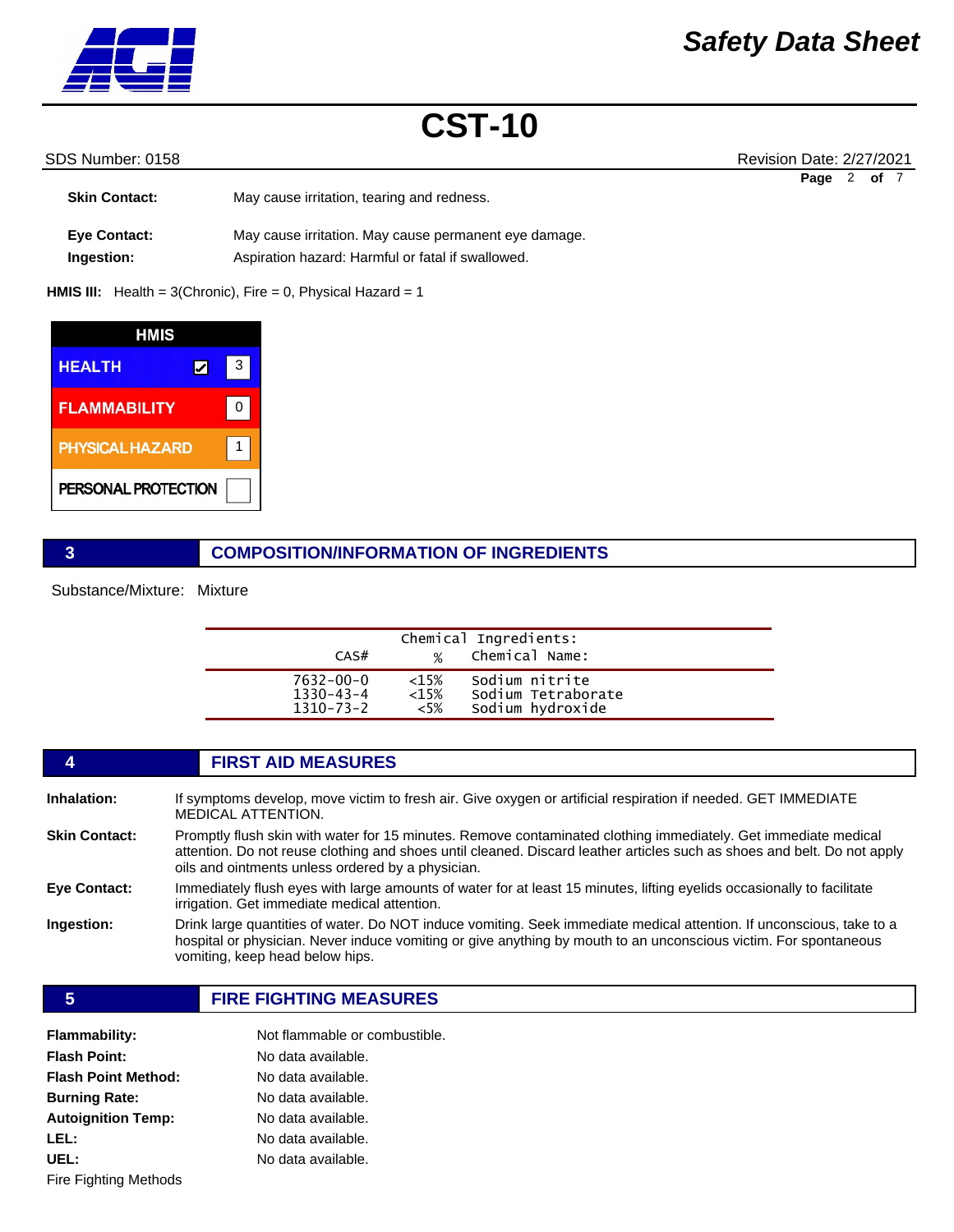# *Safety Data Sheet*



# **CST-10**

SDS Number: 0158 Revision Date: 2/27/2021

**Page** 3 **of** 7

Evacuate area of unprotected personnel. Wear protective clothing including NIOSH Approved self- contained breathing apparatus. Remain upwind of fire to avoid hazardous vapors and decomposition products. Use water spray to cool fire exposed containers and disperse vapors.

# **Unusual Fire or Explosion Hazards:**

If evaporated to dryness, residue is an oxidizer and can stimulate or accelerate combustion of organic or other combustible materials. This product may react with certain metals to produce flammable hydrogen gas.

# *Extinguishing Media*

**Suitable:** Water spray, alcohol- resistant foam, dry chemical, or carbon dioxide.

**Unsuitable fire extinguisher:** No data available. Do not use direct water stream

# **6 ACCIDENTAL RELEASE MEASURES**

# **Personal Precautions**

Use personal protective equipment. Avoid breathing vapors, mist or gas. Ensure adequate ventilation.

# **Environmental Precautions**

Prevent further leakage or spillage if safe to do so. Do not let products enter drains. Discharge into the environment must be avoided.

### **Spill**

Soak up with inert absorbent material and dispose of as hazardous waste. Remaining residue can be neutralized with hydrochloric acid and then disposed of properly. Keep in suitable, closed containers for disposal.

# **FIGURE 12 IN STORAGE Handling Precautions:** CORROSIVE Avoid contact with eyes, skin, or clothing. Avoid breathing vapors or mist. Wash thoroughly after handling. Do not puncture or drop containers.Do not expose containers to open flame, excessive heat, or direct sunlight. **Storage Requirements:** Store in cool/dry area. Keep away from sunlight, heat, sparks, and flames. Keep away from incompatible materials. Keep container tightly closed. Do not store in unlabeled or mislabeled containers. Do not freeze. **8 EXPOSURE CONTROLS/PERSONAL PROTECTION Engineering Controls:** Provide local exhaust ventilation. Maintain adequate ventilation. Do not use in confined spaces. **Personal Protective Equipment:** Hygiene Measures Handle in accordance with good industrial hygiene and safety practice. Wash hands before breaks and at the end of workday. Respiratory Where risk assessment shows air-purifying respirators are appropriate use a full-face respirator with multi-purpose combination (US) or type ABEK (EN 14387) respirator cartridges as a backup to engineering controls. If the respirator is the sole means of protection, use a full-face supplied air respirator. Eyes and Face Wear chemical safety goggles while handling this product. Wear additional eye protection such as a face shield when the possibility exists for eye contact with splashing or spraying liquid or airborne material. Skin

Prevent contact with this product. Wear gloves and protective clothing depending on conditions of use. Protective gloves: gauntlet-type, neoprene, nitrile.

| <b>Component</b>   | <b>OSHA PEL</b> | <b>ACGIH TWA/TLV</b> |
|--------------------|-----------------|----------------------|
| Sodium Tetraborate | 10 mg/m $3$     | 1 mg/m $3$           |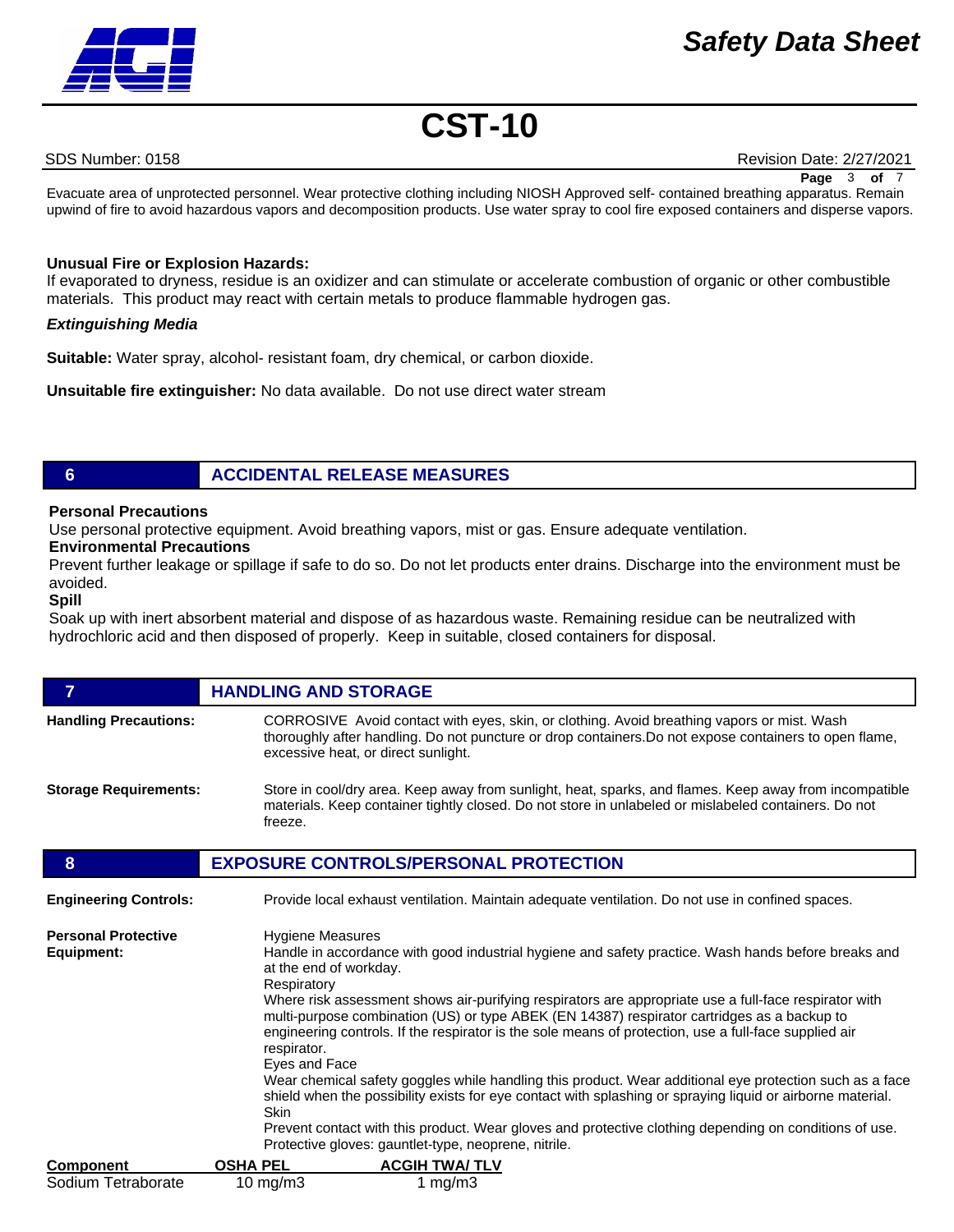

Sodium Nitrite **No data available** No data available

Sodium Hydroxide No data available 2 mg/m3

# **9 PHYSICAL AND CHEMICAL PROPERTIES**

**Appearance:** Clear, light yellow No data available. 1.17 No data available. No data available. No data available No data available. No data available. No data available.  $>12$ No data available No data available. No data available. **Odor Threshold: Particle Size: Spec Grav./Density: Viscosity: Saturated Vapor Concentration: Boiling Point: Flammability: Partition Coefficient: Vapor Pressure: pH: Evap. Rate: Molecular weight: Decomp Temp: Physical State:** Liquid **Odor:** Odorless

Lower Explosion Limits: No data available. Upper Explosion Limits: No data available.

No data available. **Molecular Formula:** No data available. **Solubility: Softening Point: Percent Volatile: Heat Value: Freezing/Melting Pt.: Flash Point: Octanol: Vapor Density: VOC: Bulk Density: Auto-Ignition Temp:**

**Complete** No data available. No data available. No data available. 32°F

No data available. No data available. No data available. No data available. No data available. No data available. No data available.

| 10                               | <b>STABILITY AND REACTIVITY</b>                                                                                                                         |
|----------------------------------|---------------------------------------------------------------------------------------------------------------------------------------------------------|
| <b>Reactivity:</b>               | No data available.                                                                                                                                      |
| <b>Chemical Stability:</b>       | Product is stable under normal conditions.                                                                                                              |
| <b>Conditions to Avoid:</b>      | Avoid contact with heat, sparks, electric arcs, other hot surfaces, and open flames. Dried residue<br>increases the probability of oxidizing reactions. |
| <b>Materials to Avoid:</b>       | Strong reducing agents, acids, strong oxidizing agents, organic materials, combustible materials,<br>halogenated compounds                              |
| <b>Hazardous Decomposition:</b>  | Thermal decomposition may release: carbon monoxide, carbon dioxide, and oxides of nitrogen.                                                             |
| <b>Hazardous Polymerization:</b> | Will not occur under normal conditions.                                                                                                                 |
|                                  |                                                                                                                                                         |

**UFL/LFL:**

- 
- **11 TOXICOLOGICAL INFORMATION**

# **Toxicity Data:**

**EYE:** Causes severe eye irritation and burns. May cause: blurred vision, redness, pain, conjuctivitis, ulcerations, tissue destruction, permanent eye damage.

» Sodium Hydroxide Eyes - Rabbit - severe - 24h

**DERMAL:** Causes severe irritation and burns. Concentrated solutions may cause: severe burns, severe necrosis, permanent skin damage. Prolonged and repeated exposure to dilute solutions may cause irritation, redness, pain and drying and cracking of the skin.

» Sodium Hydroxide Dermal LD50 - rabbit - 1350 mg/kg

Skin - Rabbit - causs severe burns - 24h

» Sodium Nitrite Dermal LD50 - no data available

SDS Number: 0158 Revision Date: 2/27/2021 **Page** 4 **of** 7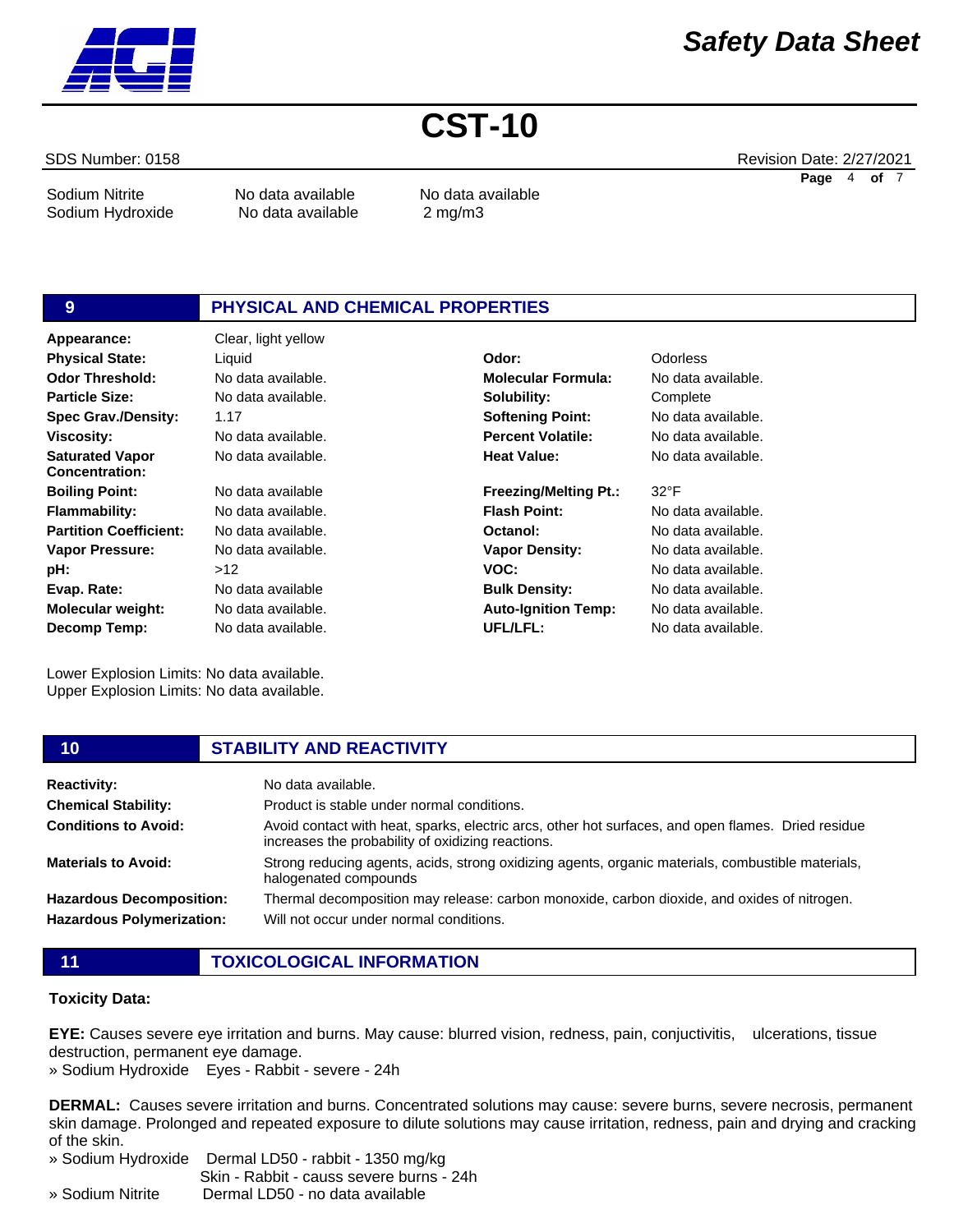

SDS Number: 0158 Revision Date: 2/27/2021 **Page** 5 **of** 7

» Sodium Tetraborate Dermal LD50 - rabbit: > 2000 mg/kg

**INHALATION:** May be harmful if inhaled. Material is extremely destructive to mucous membranes and upper respiratory tract.

- » Sodium Hydroxide Inhalation LC50 no data available
- » Sodium Nitrite Inhalation LC50 no data available
- » Sodium Tetraborate Inhalation LC50 no data available

**ORAL**: May be harmful if swallowed. May cause damage to the: mouth, throat, esophagus, stomach, gastrointestinal tract.

- » Sodium Hydroxide Oral LD50 mouse: 40 mg/kg
- » Sodium Nitrite Oral LD50 rat: 157 mg/kg
- » Sodium Tetraborate Oral LD50 rat: 3200 mg/kg

**Chronic Effects:** No Data Available **Mutagenicity:** No Data Available **Teratogenicity:** No Data Available. **Fertility Effects:**  (Sodium Tetraborate) **Reproductive Toxicity:** suspected of damaging fertility

**Carcinogenicity:**

**IARC:** No component of this product present at levels greater than or equal to 0.1% is identified as probable, possible or confirmed human carcinogen by IARC.

**ACGIH:** No component of this product present at levels greater than or equal to 0.1% is identified as a carcinogen or potential carcinogen by ACGIH.

**NTP:** No component of this product present at levels greater than or equal to 0.1% is identified as a known or anticipated carcinogen by NTP.

**OSHA:** No component of this product present at levels greater than or equal to 0.1% is identified as a carcinogen or potential carcinogen by OSHA.

# **Acute Toxicity Estimate (ATE):**

**Inhalation Vapor:** No data available **Inhalation Dust/Mist:** No data available

**12 ECOLOGICAL INFORMATION** 

**Biodegradability** No data available.

# **Ecotoxicity**

### **Toxicity to fish:**

- » Sodium Nitrite LC50 Oncorhynchus mykiss (rainbow trout): 0.94 1.92 mg/l 96.0 h (Flow thru test)
	- \* Mortality NOEC Oncorhynchus mykiss (rainbow trout): 0.54 mg/l 96.0 h

» Sodium Hydroxide LC50 - Gambusia affinis (Mosquito fish): 125 mg/l - 96 h.

LC50 - Oncorhynchus mykiss (rainbow trout): 45.4 mg/l - 96 h

» Sodium Tetraborate LC50 - Other fish: 74 mg/L - 96h.

# **Toxicity to aquatic invertebrates:**

» Sodium Hydroxide EC50 - Daphnia magna (Water flea): 40.38 mg/l - 48 h.

**13 DISPOSAL CONSIDERATIONS**

Dispose of in accordance with local, state, and federal regulations. Since emptied containers retain product residue, follow label warnings even after container is emptied. DO NOT pressurize, cut, weld, solder, drill, grind, or expose empty containers to heat, flame, sparks or other sources of ignition.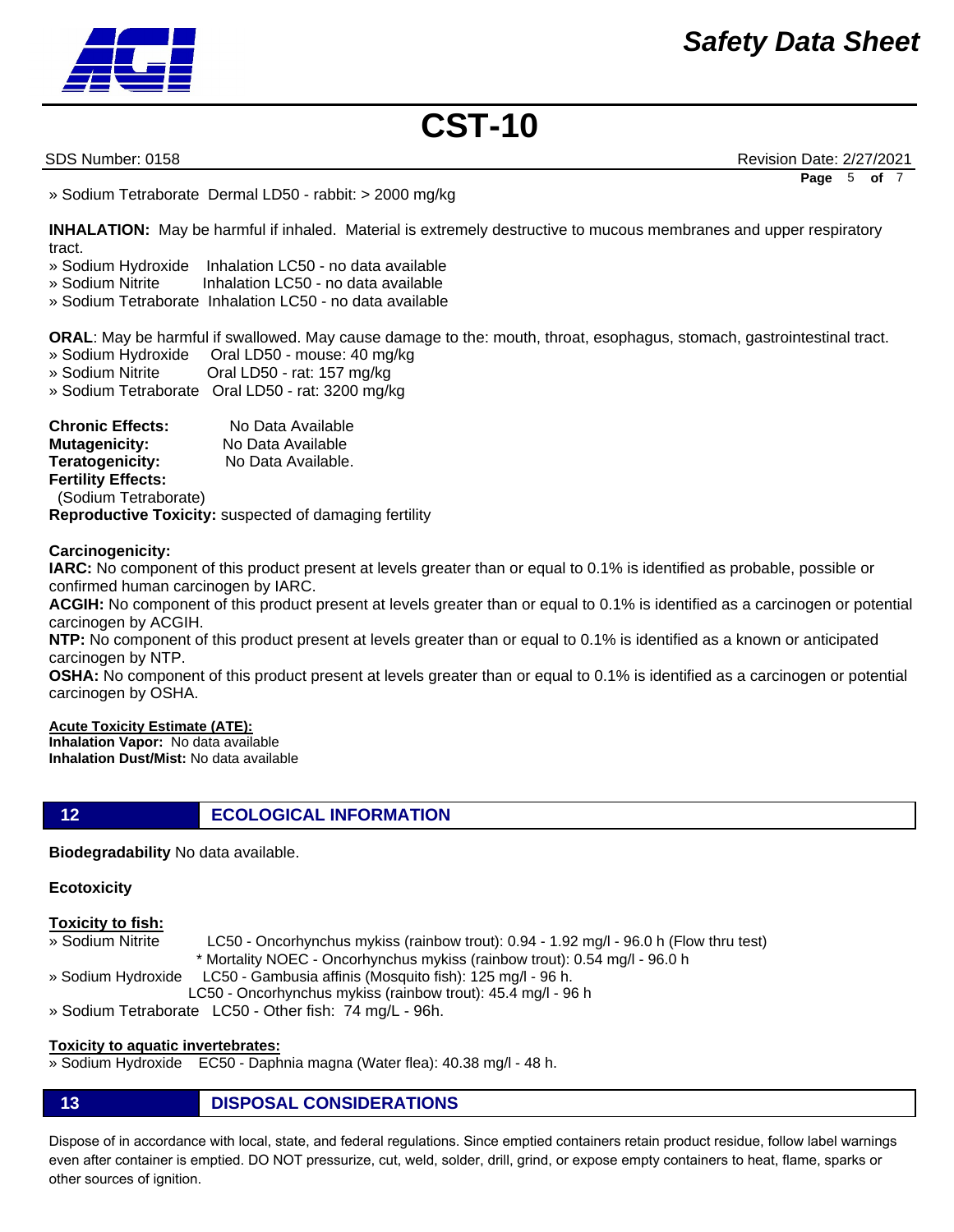

SDS Number: 0158 Revision Date: 2/27/2021 **Page** 6 **of** 7

# **14 TRANSPORT INFORMATION**

UN3266, Corrosive liquid, basic, inorganic, n.o.s., 8, PGII, (Sodium Hydroxide, Sodium Nitrite)

DOT Proper Shipping Name: Corrosive liquid, basic, inorganic, nos DOT Technical Name: Sodium Hydroxide, Sodium Nitrite DOT Hazard Class: 8 DOT UN/NA Number: UN3266 Packing Group: II Resp. Guide Page:60 Reportable Quantity (RQ): No data available.



**15 REGULATORY INFORMATION**

This product does not contain chemicals known to the State of California to cause cancer, birth defects, or other reproductive harm.

# **FEDERAL REGULATIONS**

TSCA Inventory Status: All components of this product are listed as "Active" on the Toxic Substances Control Act (TSCA) 8 (b) Inventory.

CERCLA / SARA Emergency Reporting: A spill or release of this material may trigger the emergency release reporting requirements under CERCLA (40 CFR Part 300) and/or SARA Title III (40 CFR Part 355). State or local reporting requirements may differ from federal requirements.

**» Sodium Hydroxide CERCLA reporting amount - 1000 lbs.** 

**» Sodium Nitrite CERCLA reporting amount - 100 lbs.**

Clean Water Act (CWA): The following chemicals are listed under Section 311 as hazardous substances requiring the submission of a National Pollutant Discharge Elimination System (NPDES) permit application to EPA. **» Sodium Hydroxide**

# **STATE REGULATIONS**

**California-** The following components are listed under Proposition 65: This product does not contain any chemicals known to the State of California to cause cancer.

**Massachusetts - RTK Substances:** The following components are listed: Sodium Hydroxide (CAS #1310-73-2)

**New Jersey - RTK Substances:** The following components are listed: Sodium Hydroxide (CAS #1310-73-2)

**Pennsylvania - RTK Substances:** The following components are listed: Sodium Hydroxide (CAS #1310-73-2)